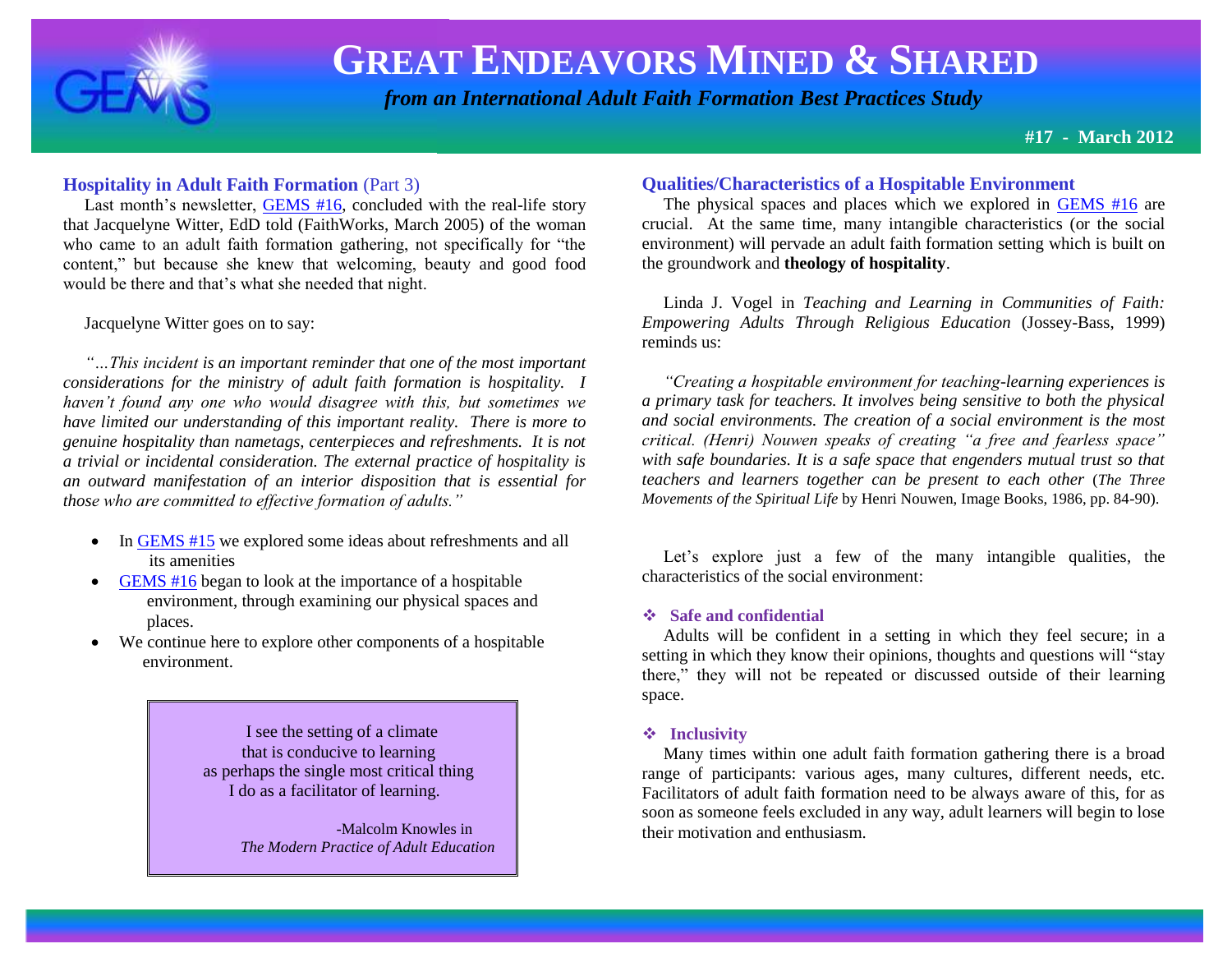If you'd like to experiment, try the following exercise called "Marginality and Mattering" ("Diversity Dimensions" by P. Frederick in *Professional and Organizational Development Network in Higher Education News*, Dec. 1997, p 2). Invite adults to recall a recent time when they felt excluded or discounted – *"the only one like me in a group, not understood, or perhaps unaccepted."* 

After they have reflected on this, invite them to discuss in twos:

- How did you know?
- How did you feel?
- How did you behave?

 Then invite them to recall a time when they felt that they mattered, were included or were regarded as important to a group. Invite them to discuss with their partner the same three questions again.

Invite them to reflect on both situations and to discuss:

- the patterns of thinking, feeling and behaving that emerged
- the influence of those patterns on their motivation and enthusiasm
- how the changes in motivation and enthusiasm might relate to learning and teaching

 As this will demonstrate, when we don't feel safe and respected, complex information is often blocked from passage to higher cortical functioning and memory storage, which slows learning and increases our frustration or withdrawal.

 Exclusion – however slight or unintended – is not a hospitable environment.

### **Respect for each individual**

 This flows from inclusivity; at the same time, respect pervades everything about our hospitable environment and all we do in our relationships with each and every person.

 Adult faith formation is not about teaching workshops, courses, classes, various topics, etc. Adult faith formation is about accompanying people, journeying together with people on the walk of faith.

It is about being open to God.

- God is within me.
- God is within each and every person.
- We are on sacred ground together.
- How am I open to God in myself, in each of these people, in this experience?
- Does each person experience the profound respect I (and all their co-learners) have for them because of the hospitable environment of our session(s)?

 The social and emotional environment is vitally important and should be welcoming, affirming, and safe. People need a place where they can be honest about who they are and pose their most troubling questions.

They need to know that there are no stupid questions and that any question, seriously asked, deserves a serious response (even if there does not seem to be an answer).

> -Linda J. Vogel in  *Teaching and Learning in Communities of Faith: Empowering Adults through Religious Education*

### **Acceptance**

 To create an environment of hospitality, an environment for faith growth to flourish and deepen, all participants must know and experience that:

- questions are ok here
- all topics can be talked about
- opinions, insights and experiences are respected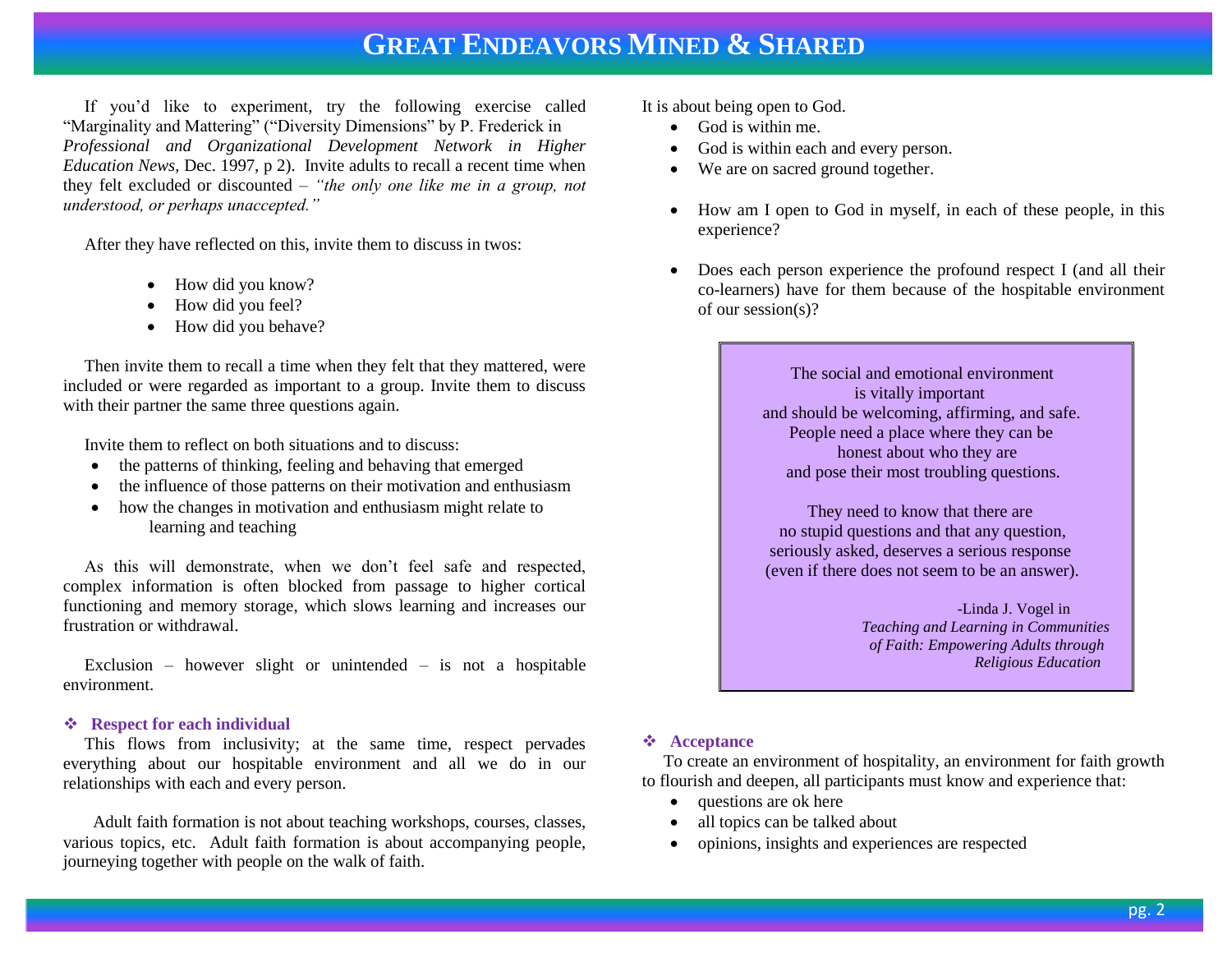*"It needs to be an environment where persons can express anger and doubt without being judged; it needs to be a place where persons can speak without embarrassment about how God has touched their lives."* (Linda J. Vogel, *Teaching and Learning in Communities of Faith: Empowering Adults Through Religious Education* (Jossey-Bass, 1999)

 Barbara Ann Brumm, D/CRE at St. Isidore Catholic Community, Osage, Iowa, commented on her Best Practice Survey:

 *"A welcoming atmosphere is a #1 goal. Accepting your guests just as they were created and not as you want them to be, for each is a special gift and each of us needs to welcome that gift, that person, unconditionally."*

> Teaching asks first of all the creation of a space where students and teachers can enter into a fearless communication with each other and allow their respective life experiences to be their primary and most valuable source of growth and maturation.

> > -Henri Nouwen in  *The Three Movements of the Spiritual Life*

#### **Attitude of the Facilitator**

 There are so many things that could be said about the characteristics of the adult faith formation facilitator (perhaps another issue!). One which certainly builds the atmosphere of hospitality is joy.

 Many years ago (405 A.D.), St. Augustine wrote a treatise on catechesis in which he encouraged adult catechists to exude joy in their ministry. "People listen to us with much greater pleasure when we ourselves take pleasure in this same work of instruction" he wisely said.

#### **SOME RESOURCES FOR FACILITATORS**

- [Echoes of Faith Plus: Adult Faith Formation Module](http://faithfirst.com/html/eof/modules.html)
- [A Manual for Group Facilitators](http://store.ic.org/catalog/product_info.php?cPath=34_43&products_id=61)
- [Some Facilitation Ideas](http://www.uvm.edu/~dewey/reflection_manual/additional.html)
- [Facilitating Learning](http://encorps.nationalserviceresources.org/pal_facilitating.php)
- [Facilitator Guide](http://www.workshopexercises.com/Facilitator.htm)
- [Ideas for Facilitation](http://ideafacilitators.wordpress.com/tips-for-effective-facilitation/)
- [Tips for Facilitators](http://www.thiagi.com/tips.html)
- [Tips for Facilitating a Small Group Discussion](http://www.smallgroups.com/articles/2008/tipsforfacilitatingagroupdiscussion.html?start=3)
- [Facilitating Large Group Discussions](http://news.nasje.org/?p=151)

### *A Wondering GEM*

 These five characteristics are only a few of the many. What others would you – and your committees/teams -- suggest?

### **Some Practical Suggestions and Methods**

 Flowing from these characteristics, there are several practices which you mentioned on the Best Practices Surveys and of which adult faith formation practitioners continually remind us. Some of them may seem very simple, very basic, yet they lay the foundation for a hospitable environment.

 The popular song that was #1 in 1954 and was in the top 40 again in 1960, "Little Things Mean a Lot" is true. Even though some of the following practices might *seem* little and unimportant, so – we think - for the sake of time, they can be skipped, we might want to think twice. Are we providing a learning environment of hospitality and welcome which is

- $\bullet$  joyful
- respectful of each person's confidentiality
- accepting of people's questions and experiences
- inclusive
- designed to form respectful community

Several practices – among the many – which you are already doing:

### **Name Tags**

 Several survey respondents mentioned name tags, especially having the names large enough. It is often easier to begin a conversation with someone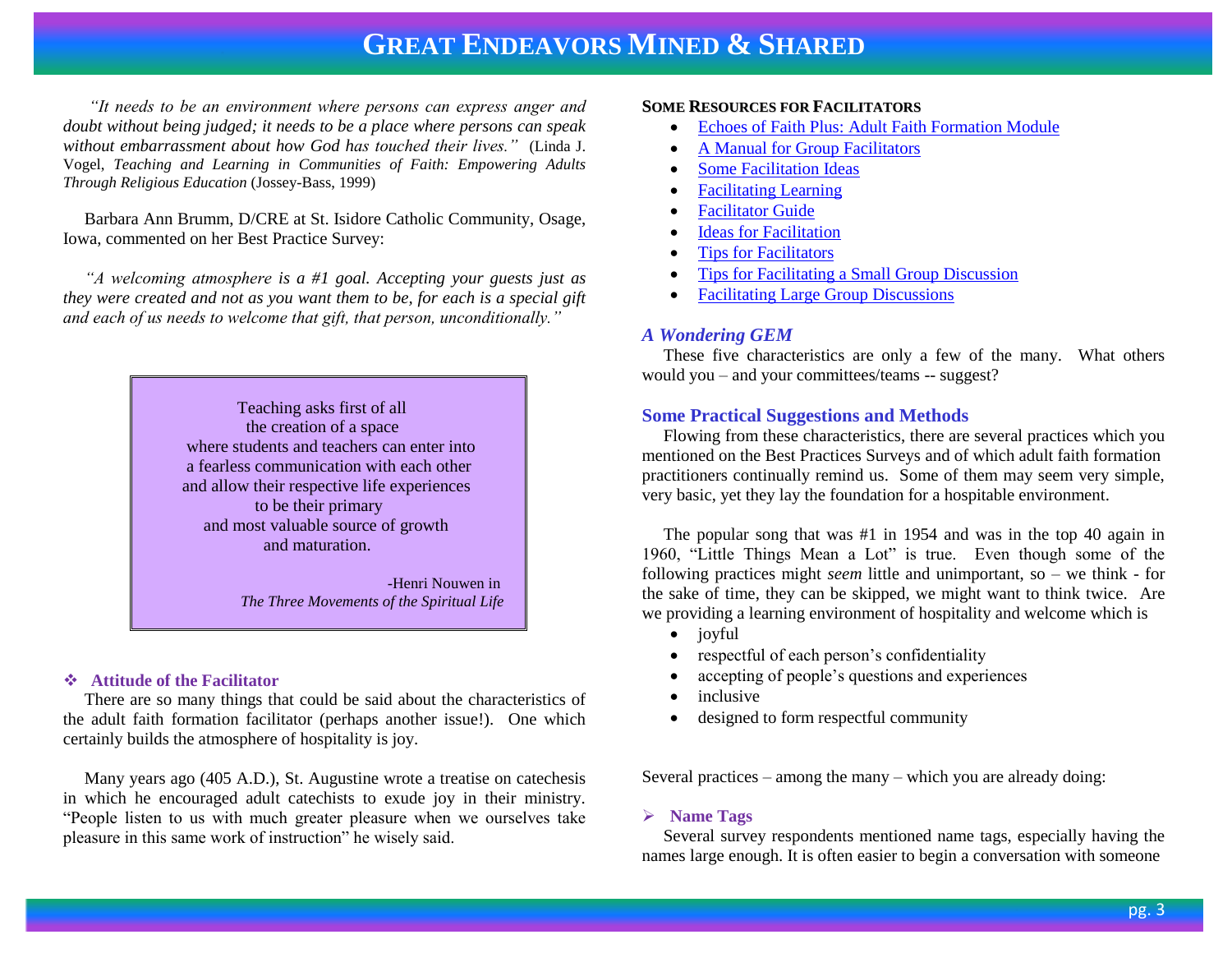when you can call them by name (especially if you should know their name but have momentarily forgotten).

 Another alternative to name tags is name cards on the tables in front of each person (depending upon your session set-up). An advantage to these is that the names can be much larger, therefore, easier for the facilitator and other participants to read than the smaller name tags.

#### **Greeters**

 Often we think of greeters for our weekend liturgies, but again several survey respondents indicated that this was an integral part of their hospitality environment in adult faith formation:

- *We have greeters who are young adults at every event.*
- *We select a volunteer each week who greets them.*
- *The Adult Faith Formation Committee stationed themselves at the door*
- *Greeting people as they arrive and then we walk from table to table to speak personally with the people, and thank them as they leave*
- *Members of the Education Commission greeted our guests.*

 In the article, "Hone your Hospitality Skills," (*Today's Parish, March 2011)* Sylvia DeVillers gives some tips for greeters:

- *"Always be on hand to greet early arrivals. This means being at entrances at least 30 minutes before the session begins. Remain there, and keep watch. Do not wander over to the refreshment table and risk missing someone."*
- *Don't overdo the greeting when a friend arrives. If the friend wants to engage you in a conversation about the latest news or latest family crisis, ask if you can talk later. Don't neglect paying attention to other arrivals at the expense of greeting those you already know.*
- *Instead, introduce a hovering newcomer to that good friend of yours who just arrived. Both of them will benefit.*
- *Don't limit your greeting skills to before the adult faith formation sessions… a casual but sincere 'hope to see you again' comment as people are leaving reinforces their connection with the parish community and their sense of belonging."*

#### **SOME RESOURCES FOR GREETERS**

 Even though many of the following refer to church greeters (which we looked at in **Best Practices #3-9**, the tips and suggestions are also applicable for Adult Faith Formation greeters:

- [3 Quick Fixes for your Greeter Ministry](http://www.churchgreetertraining.com/blog/)
- [Greeter Ministry](http://www.plusline.org/article.php?id=255)
- [Bad Church Greeters](http://www.youtube.com/watch?v=8xJleNCiiTE)
- [Outside Greeters](http://www.thehardygroup.org/ArticlesDetail.asp?id=214)

 Introduce yourself…. A few things about who you are, why you're conducting the course… something you sincerely appreciate… that makes the situation distinct or special.

> -Raymond J. Wlodkowski in  *Enhancing Adult Motivation to Learn*

#### **"Icebreakers"**

 As all of these practices, ice-breakers or introduction exercises are not gimmicks or time-fillers. They are an opportunity to emphasize that each person is important, each person is unique; that the facilitator (as well as the other participants) is interested in each and every person. It is easier to learn together, to grow in faith together, when we know something about each other.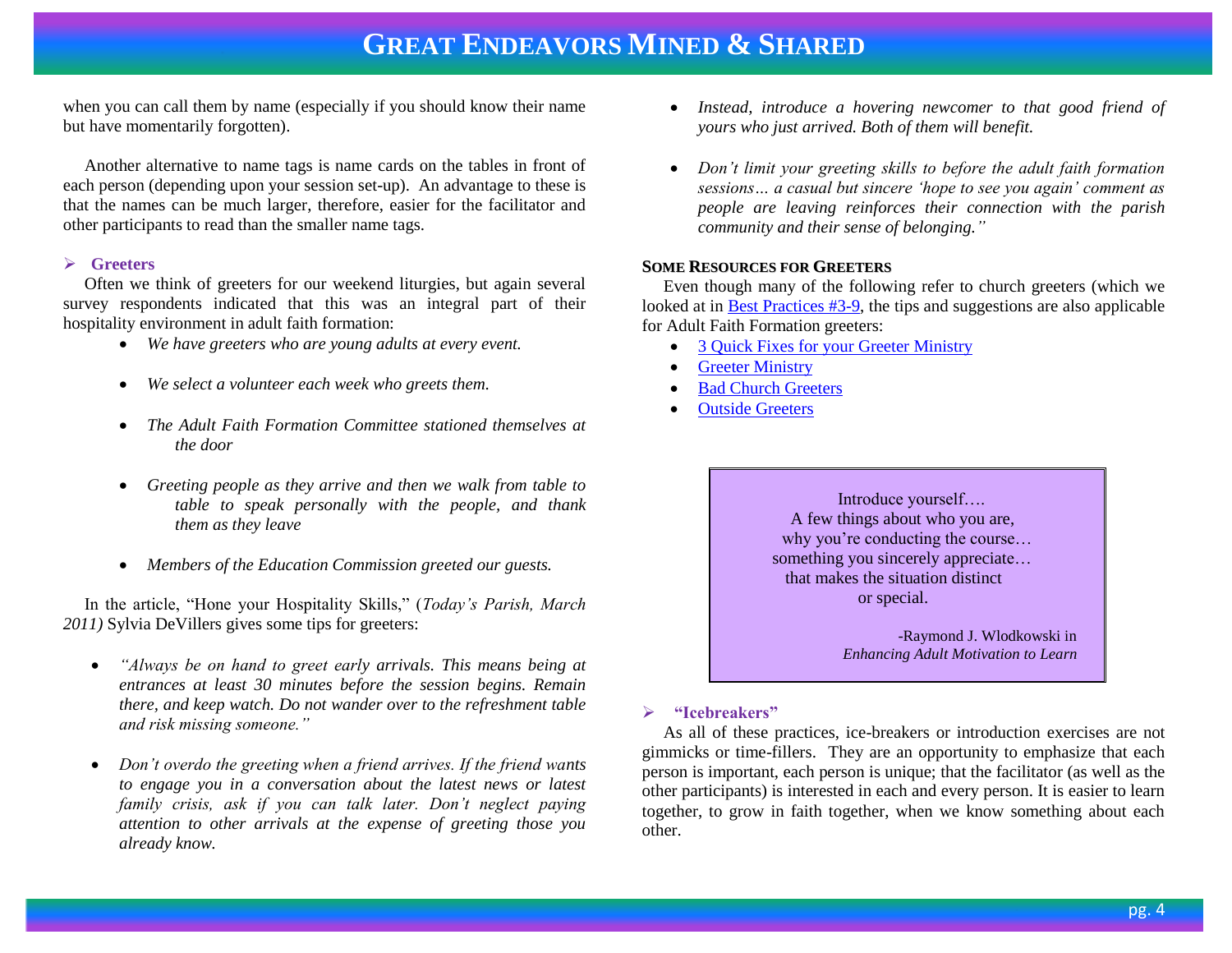The Best Practices surveys said it so well this way:

- At each gathering we invite participants to greet those around them
- Opportunity to introduce themselves and then sit in small groups they were comfortable in
- Always time for socializing
- Time to just "chat" before each session helped everyone get to know each other
- Take time to get to know one another as a way of building, fostering, and reaffirming community
- When we first meet (year long process) we spend several weeks getting to know each other
- We include ideas for "table talk" so folks around the table can get to know each other a little while they eat
- Each has a name tag and introduces themselves to the others
- Broke the ice at the beginning of each session
- There is always a welcome piece at the beginning
- Welcoming and asking an opening non-threatening question always warms up the group
- Introduction of participants to each other especially in a small group is important
- Although the advertised start time was 7 pm, the presentations followed the hospitality session. Beginning with hospitality offers the people the opportunity to learn through personal sharing over a cup of coffee or tea. It offers a relaxed beginning which breaks down nervousness and encourages interactions

### **SOME RESOURCES FOR ICEBREAKERS**

- [Top 10 Meeting Icebreakers](http://ezinearticles.com/?Top-10-Meeting-Ice-Breakers&id=776311)
- [Icebreakers for a Church Gathering](http://www.buzzle.com/articles/icebreaker-games-for-a-church-gathering.html)
- [40 Icebreakers](http://www.training-games.com/pdf/40FreeIceBreakers.pdf)
- [Icebreakers](http://adulted.about.com/od/icebreakers/Ice_Breakers.htm)
- [11 Easy Icebreakers](http://www.time-management-success.com/ice-breakers-for-meetings.html)
- [Icebreakers and Activities](http://www.volunteerpower.com/resources/Icebreaker.asp)
- [Icebreaker Questions](http://annie-suh.suite101.com/icebreaker-questions-for-business-meetings-a154675)

# **Deciding Upon Group Guidelines**

 Depending upon the nature of the adult faith formation offering, and especially the length of time that the group will be together, the facilitator and the group may want to agree to participation guidelines, especially because of respect and confidentiality.

Some that might be considered are:

- Listen respectfully, especially to differing perspectives
- Keep personal information shared in the group confidential
- Speak from your own experience, e.g. "I think…" or "In my experience I have found…" rather than "People say…" or "We believe…"
- Express perspectives without blaming or scapegoating
- Avoid generalizing about people or groups of people
- Don't monopolize

# **A Collection of Your Jewels**

 As this issue ends, it concludes with a varied collection of ideas and suggestions of things that are working for you in hospitality:

 $\frac{1}{\sqrt{1-\frac{1}{\sqrt{1-\frac{1}{\sqrt{1-\frac{1}{\sqrt{1-\frac{1}{\sqrt{1-\frac{1}{\sqrt{1-\frac{1}{\sqrt{1-\frac{1}{\sqrt{1-\frac{1}{\sqrt{1-\frac{1}{\sqrt{1-\frac{1}{\sqrt{1-\frac{1}{\sqrt{1-\frac{1}{\sqrt{1-\frac{1}{\sqrt{1-\frac{1}{\sqrt{1-\frac{1}{\sqrt{1-\frac{1}{\sqrt{1-\frac{1}{\sqrt{1-\frac{1}{\sqrt{1-\frac{1}{\sqrt{1-\frac{1}{\sqrt{1-\frac{1}{\sqrt{1-\frac{1}{\sqrt{1-\frac{1}{\sqrt{1-\frac{1$ "thank you" for coming. For example, in December we will offer participants free Catholic Cross-Words booklets (during a First Friday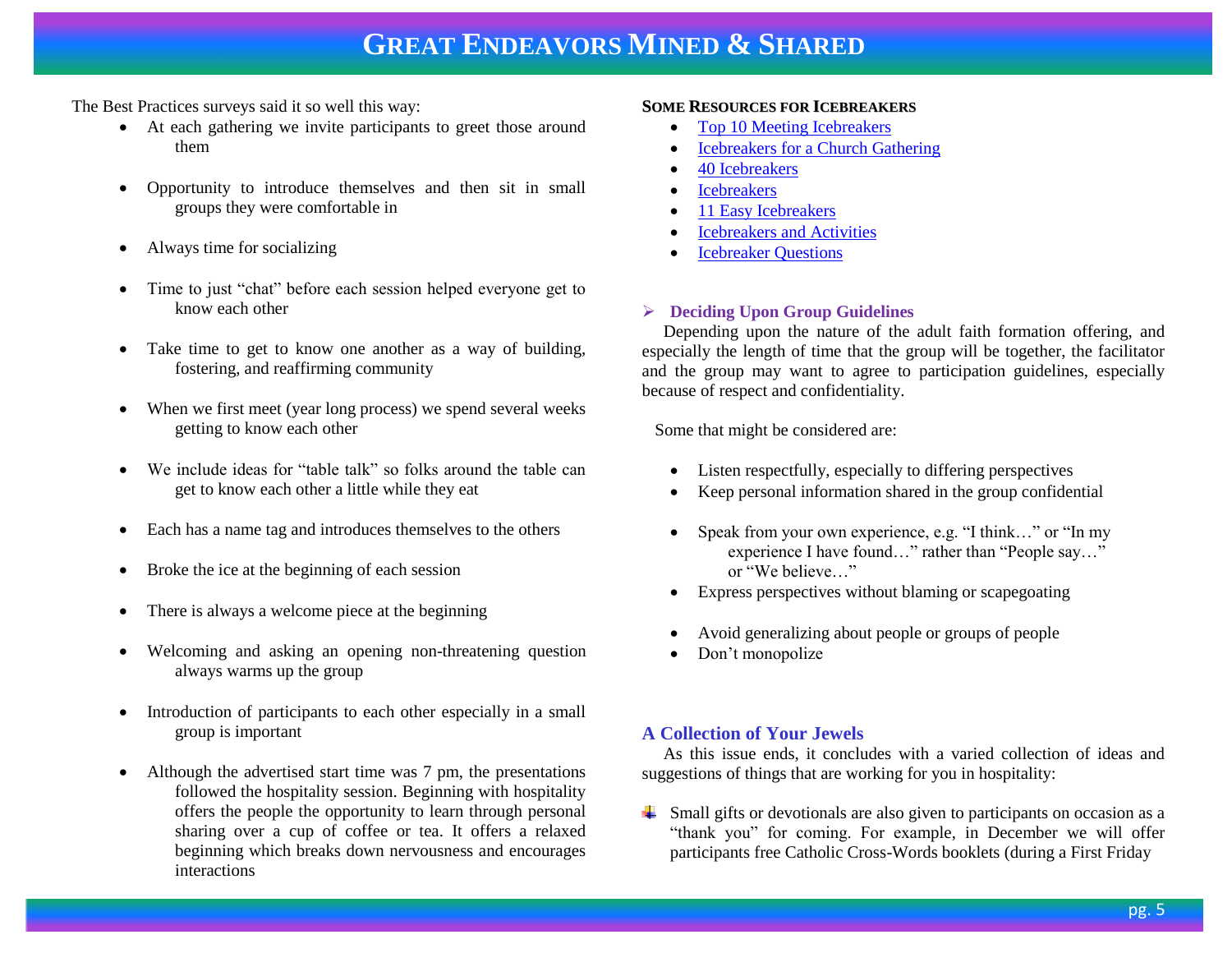Breakfast Club). *– Angela McClellan, Corpus Christi Parish, Lansdale, Pennsylvania* 

- We often have participants from as many as five or six different parishes. I always provide names and addresses and phone numbers. There is car pooling. We become a small faith community. *– Joan Vlaun, OP, St. John the Evangelist Parish, Schenectady, New York*
- The facilitators were very welcoming and shared their personal lives as witnesses to the issues at hand. *– Darcy Wharton, SS. Peter & Paul Parish, Rocklin, California*
- Our website is inviting and engaging (I think) and it makes people aware that our parish is inviting and engaging. Most parishes, in some way or another, invite, welcome and accompany people to their church. We go a step further, however, by inviting, welcoming, and accompanying (through interactivity) people into sharing their faith through unique means. – *Andy Duran, Church of St. Mary, Lake Forest, Illinois*
- $\overline{\text{#}}$  There is always a welcome piece at the beginning...we celebrate birthdays for all. – *Susan Dazey, St. Patrick Parish, Dubuque, Iowa*
- We offered assistance with computers. *Jean Fitzgerald, Church of St. Anselm, Chesterland, Ohio*
- Careful attention is paid information so that it is correct. … Members of the committee are welcoming and walk with people to their destination. *– Mary Ann Keiner, Our Lady of Grace Parish, Noblesville, Indiana*
- We offered a bus to and from Pray 2010 (an archdiocesan conference) that can seat 29 people. *– Libby Blom, All Saints Parish, Albany Creek, Queensland, Australia*
- $\ddot{\text{I}}$  If participants are elderly, we take into consideration their physical limitations in moving around. As an example, we did one exercise where people had to stand up if something pertained to them. For our elderly participants, we gave them a puppet head on a stick, and told them they could raise them up high instead. *– Angela Caraher, Our Lady of Fatima Parish, Delanson, New York*
- $\uparrow$  A welcoming facilitator who speaks to each as they arrive, makes sure the environment is comfortable, provides writing paper/pens, enough handouts, etc. Introduction of participants to each other especially in a small group is important! *– Sr. Barbara Rohe, CDP, Our Lady Star of the Sea Parish, Washington, DC*
- $\overline{\text{+}}$  A welcoming atmosphere is a number 1 goal. Accepting your guests just as they were created and not as you want them to be, for each is a special gift and each of us needs to welcome that gift, that person, unconditionally. *– Barbara Ann Brumm, St. Isidore Catholic Community, Osage, Iowa*
- $\overline{\phantom{a}}$  Each registered retreatant is sent a letter of confirmation days prior to the retreat to confirm and outline the day. Each person is greeted at the door, signed in and given a booklet to help them with the day. … the room is inviting, with the screen and presentation area surrounded by plants; low lamp light is placed around the room. *– Laura Broyles, St. Thomas aBecket Parish, Canton, Michigan*



# **Golden Nuggets From You**

 "I couldn't agree more that the space for adults must be 'friendly.' [\(GEMS #16\)](http://www.janetschaeffler.com/GEMS__16.pdf) Luckily, even though we are a former school, our parish center has three areas with couches, comfy chairs and even two with adult table space. I feel very lucky!"

- *Diane Seidel, St. Boniface Parish, Bay City, Michigan*

 "Love those GEMS … Had to respond to this issue [\(GEMS #16\)](http://www.janetschaeffler.com/GEMS__16.pdf). Perhaps it's my family and Benedictine roots...HOSPITALITY has always been a priority for me. Ditto to your *Golden Nugget* in [GEMS #15!](http://www.janetschaeffler.com/GEMS__15.pdf)"

- *Marilyn Lines, Christ the Redeemer Parish, Lake Orion, Michigan*